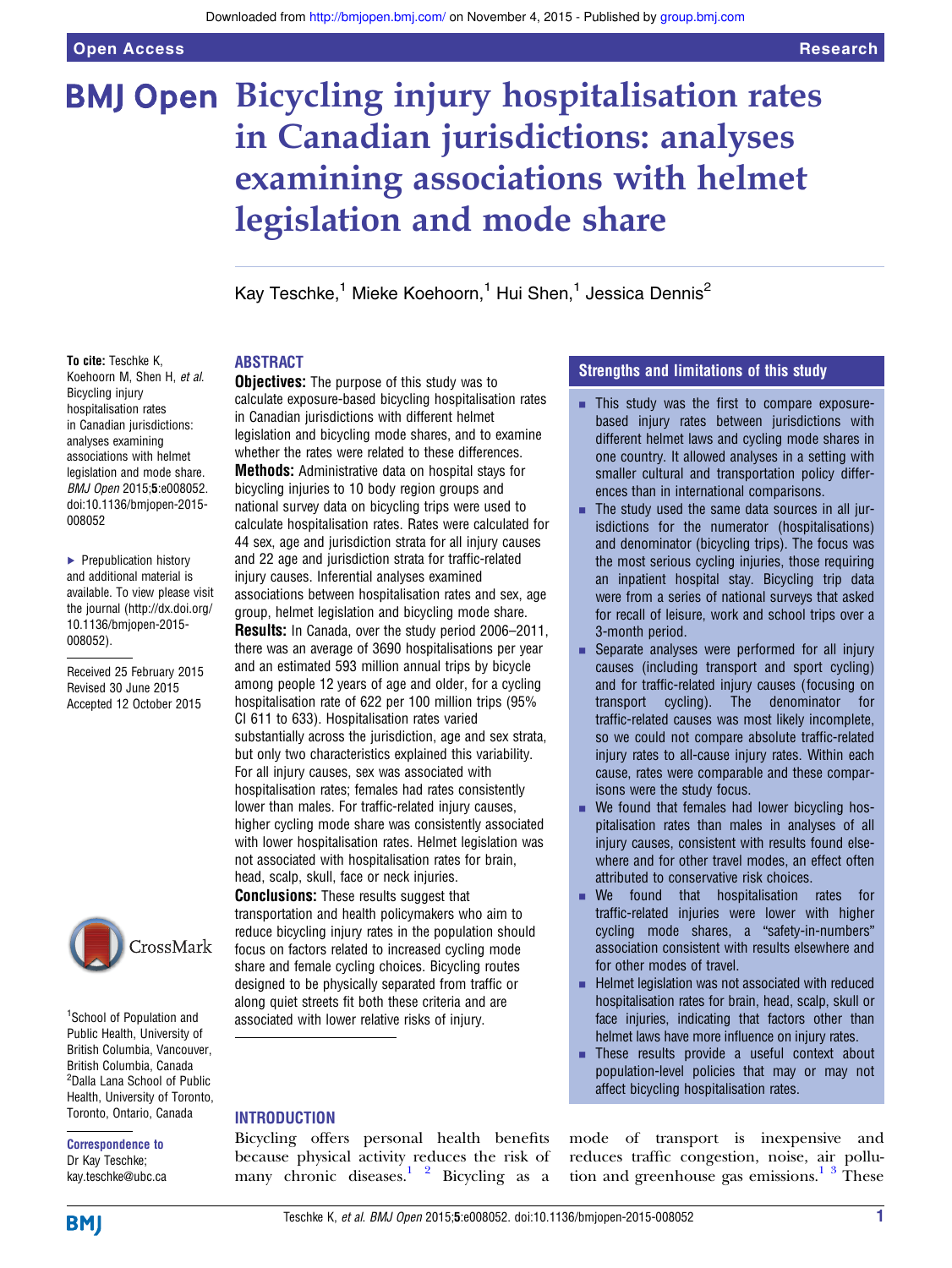Open Access

benefits have led governments to consider ways to increase transport cycling, but population surveys consistently show t[hat](#page-10-0) injury-related safety concerns are the major deterrent.<sup>4–6</sup>

To address these concerns, it is important to understand exposure-based injury risk (ie, the injury rate calculated as injuries per number of bike trips or per distance travelled by bike). This measure allows betweenjurisdiction comparisons of cycling safety, useful for assessing the value of different cycling conditions or laws that could guide future policy choices. Some characteristics that differ between jurisdictions include helmet laws, cycling infrastructure and the proportion of all trips made by bike ("mode share"). All of these may be related to cycling injuries. Bicycling injury research is dominated by helmet research; it shows that helmet use is associated with reduced odds of head injuries among those injured in a crash.[7 8](#page-10-0) Studies examining the effect of helmet legislation have shown more mixed results. $9-13$  $9-13$ Research on cycling infrastructure is less common, but has been growing in the last decade. Results are not always consistent, but most often show that routes with bike-specific infrastructure are safer than routes without.<sup>14–[17](#page-10-0)</sup> Research on cycling mode share has repeatedly shown that places with more cycling have lower injury and fatality rates, though the causal pathway is debated.[18](#page-10-0)–<sup>21</sup>

In a 2008 paper, Pucher and Buehler<sup>[22](#page-10-0)</sup> compared jurisdictions with large differences in helmet legislation, cycling infrastructure and mode share. In the USA, the focus of safety policy was promotion or legislation of helmet use, but bike-specific facilities were rare, and the proportion of trips by bicycle was about 1%. In the Netherlands, Denmark and Germany, cycling facilities separated from traffic were common, helmet use was rare, and 10–27% of trips were by bicycle. They also compared injury rates from  $2004$  to  $2009.<sup>23</sup>$  $2009.<sup>23</sup>$  $2009.<sup>23</sup>$  The USA had fatality rates 3–5 times higher and injury rates 7–21 times higher than the northern European countries, lending support to the European policy choices. Others have argued that cultural and multifaceted transportation policy differences between European and American jurisdictions make it difficult to draw conclusions. $24$ 

We report a comparison of injury rates within a country that has smaller cultural and transportation policy differences than those between the USA and northern Europe. Canada is a federation of 10 provinces and 3 northern territories whose transportation policies are set at national and provincial levels, resulting in broad similarities in traffic laws and infrastructure but also some differences. Default traffic speeds are 50 km/ h in cities and 80 km/h in rural areas; intersections of arterials typically feature traffic lights rather than roundabouts; right turns on red lights are usually permitted; and drunk driving laws usually specify a blood alcohol limit of 0.08%. Despite these similarities, there are differences in bicycling infrastructure, cycling mode shares and helmet laws between provinces and territories,

providing an opportunity to examine differences in injury rates. Two data sources with comparable data across all provinces and territories were used to provide descriptive information and calculate injury rates: hospital discharge data for bicycling injuries; and national health survey data for bicycling trips. Since hospital discharge data include all bicycling injuries, whether incurred during bicycling as a mode of transport or in bicycling sports (eg, road racing, mountain biking, cyclocross, BMX, trick riding), the subset of injuries designated as traffic-related were examined separately. Inferential analyses examined whether cycling mode share or helmet legislation were related to injury rates.

# **METHODS**

This analysis used administrative data on bicycling hospitalisations and trips matched as closely as possible to the 6-year period from 2006 to 2011 inclusive. This period was chosen because it is bracketed by census years (census data were used for some study variables), included the most recent complete hospitalisation data, and represented a period of stability in helmet laws nationwide. The study was restricted to individuals aged 12 years or older because data on bicycling trips were available only for these ages.

### **Hospitalisations**

In Canada, a hospitalisation record is generated when a patient is "admitted" to hospital for at least one overnight stay in a department other than the emergency department. These data include deaths after admission to hospital, though they represent a small proportion of all hospitalisations<sup>[9](#page-10-0)</sup> and are not separately reported here. Data on all hospitalisations for bicycling injuries in Canada in the 6-fiscal-year period from 1 April 2006 to 31 March 2012 (all years combined) were obtained from the Discharge Abstract Database (all inpatient admissions to acute care hospitals in Canada) managed by the Canadian Institute for Health Information (CIHI).<sup>[25](#page-10-0)</sup> Bicycling injuries were specified as those with International Classification of Diseases, Tenth Revision, Canada (ICD-10-CA) external cause codes V10–V19 inclusive. $26$  The fiscal year starting 1 April 2006 was the first in which ICD-10 coding was consistently used by all hospitals in Canada. Hospital transfers were not included, so each hospitalisation was counted once only —at the initial admission.

Tabulated data were received from CIHI stratified by jurisdiction, sex, age group, injury cause and injured body region (data format, see online supplementary file 1). Jurisdiction was specified as the location of the hospital of first treatment, to maximise the likelihood that the jurisdiction of hospitalisation was where the injury occurred. Jurisdiction included 11 categories (10 provinces, and the 3 territories—Yukon, Northwest, Nunavut—in one group). Age groups were adult (18+) and youth (12–17). Injury causes and injured body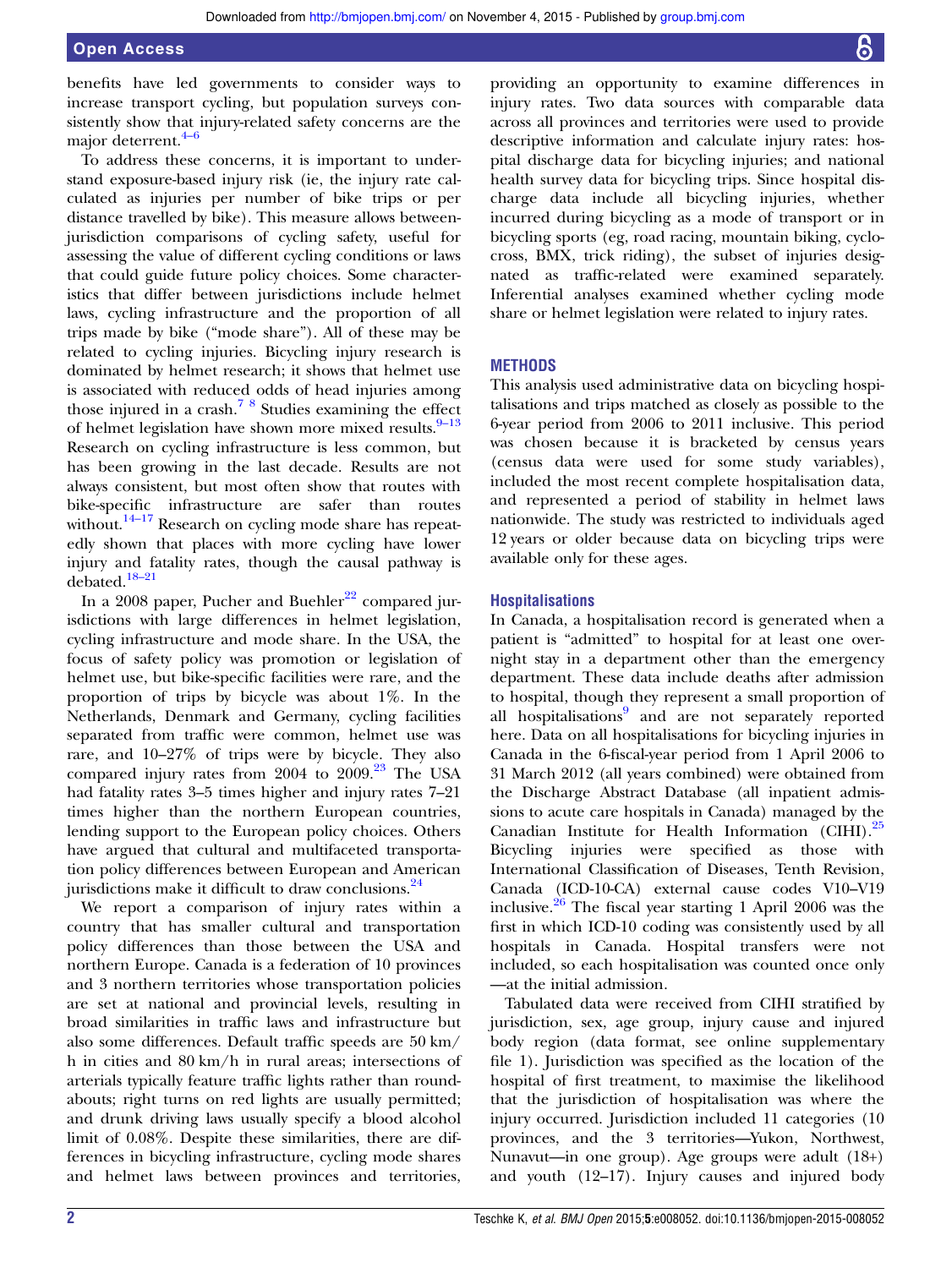regions were determined using ICD-10-CA codes. Injury causes included all causes and the subset, traffic-related causes. Ten injured body region groups were defined: brain; head, scalp or skull; face; neck; torso; upper extremities; lower extremities; brain, head, scalp, skull or face; torso or extremities; and any body region (codes, see online supplementary file 2). Up to 25 injuries are coded per patient, but within each body region group, a hospitalisation was counted once only.

# Bicycling trips

Data on bicycling trips for the years 2006–2011 inclusive were estimated from the Canadian Community Health Survey (CCHS) 2005, 2007/2008, 2009/2010, and 2011/ 2012 cycles. The CCHS is conducted by Statistics Canada and each cycle samples 130 000 people 12 years of age and older who live in private dwellings (98% of the population) in all jurisdictions and health regions. $27$ Prior to 2007, the CCHS was conducted over a 1-year period every 2 years. From 2007 forward, it was conducted throughout a 2-year cycle, with 65 000 people surveyed each year. Samples are drawn from a geographic sampling frame using a two-stage stratified design, and from telephone number or random digit dialling sampling frames using simple random sampling within health regions. Interviews are conducted using computer-assisted in-person and telephone interviewing, at randomly selected times from January to December to avoid seasonal bias. Bicycling trip data were extracted from the CCHS public release data sets, stratified by jurisdiction, sex and age group, as for hospitalisations.

The following questions were used to tally leisure cycling trips:

- ▸ "To begin with, I'll be dealing with physical activities not related to work, that is, leisure time activities. Have you done any of the following in the past 3 months, that is, from (date 3 months ago) to yesterday? Bicycling?"
- ▸ If yes, "In the past 3 months, how many times did you participate in bicycling?"

Leisure cycling trips per year in each jurisdiction, sex and age group stratum were calculated as the sum of all self-reported times bicycling in the past 3 months multiplied by four for an annual count.

The following questions were used to tally work and school cycling trips:

- $\triangleright$  "Other than the (X) times you already reported bicycling was there any other time in the past 3 months when you bicycled to and from work or school?"
- ▸ If yes, "How many times?"

Work and school cycling trips per year in each jurisdiction, sex and age group stratum were calculated using the same methods as for leisure cycling trips.

The CCHS data collected in 2005 used a sampling design by Statistics Canada meant to be representative of the entire population and their health behaviours for a 2-year cycle (2005 and 2006). These data were used to calculate annual leisure cycling trips for 2006. Annual work and school cycling trips were estimated from the 2007 survey data, as these were not queried on the 2005 survey.

Total bicycling trips were calculated as the sum of leisure, work and school trips. Unlike the hospitalisation data, which were complete population data, bicycling trip data were estimated from survey samples. Counts were therefore weighted to demographic strata using the Statistics Canada survey sampling weights to account for the sampling design and generate population-based estimates. We followed the Statistics Canada bootstrapping protocol (500 replicates) to calculate confidence limits for the estimate of total bicycling trips.

#### Hospitalisation rates

Two sets of hospitalisation rates were calculated for injuries to each body region. The first set used data for injuries from all injury causes. Hospitalisation rates were calculated by dividing the total number of hospitalisations over the 6-year period by the total estimated number of bicycling trips (leisure, work and school) for the period. For each body region, rates were calculated for 44 strata: 11 jurisdictions  $\times$  2 age groups  $\times$  2 sexes.

The second set of hospitalisation rates was calculated for the subset of injuries that were traffic related, since in all jurisdictions with helmet legislation, the law applies to public roads, the same location used in injury coding for 'traffic-related'. Trips to work or school are more likely than leisure trips to require use of public roads, so work and school trip data were used as the denominator for this rate calculation. Hospitalisation rates were calculated by dividing the total number of traffic-related hospitalisations over the 6-year period by the estimated number of bicycling trips to work or school for the period. Since traffic-related injuries were only about half of all injuries, these data were not stratified by sex, to minimise the number of strata with zero hospitalisations. For each body region, rates were calculated for 22 strata: 11 jurisdictions  $\times$  2 age groups.

#### Other data sources

Data on population size were obtained from the 2006 and 2011 Censuses (each conducted on a single date in mid-May).<sup>[28](#page-11-0)</sup> Data on cycling mode share were averaged from the 2006 Census long form and the 2011 National Household Survey<sup>[29 30](#page-11-0)</sup> and represent the proportion of the total employed labour force that did not work at home and reported their usual mode of transportation to and from work as the bicycle.

Information about helmet laws was retrieved from a previous publication $31$  and from the legislation itself. Data on helmet use in all jurisdictions were available from the 2009/2010 CCHS via the following questions: "In the past 12 months, have you done any bicycling?" and if yes, "When riding a bicycle, how often do you wear a helmet?" The proportions who reported wearing a helmet always or most of the time were calculated for the same strata as hospitalisation rates.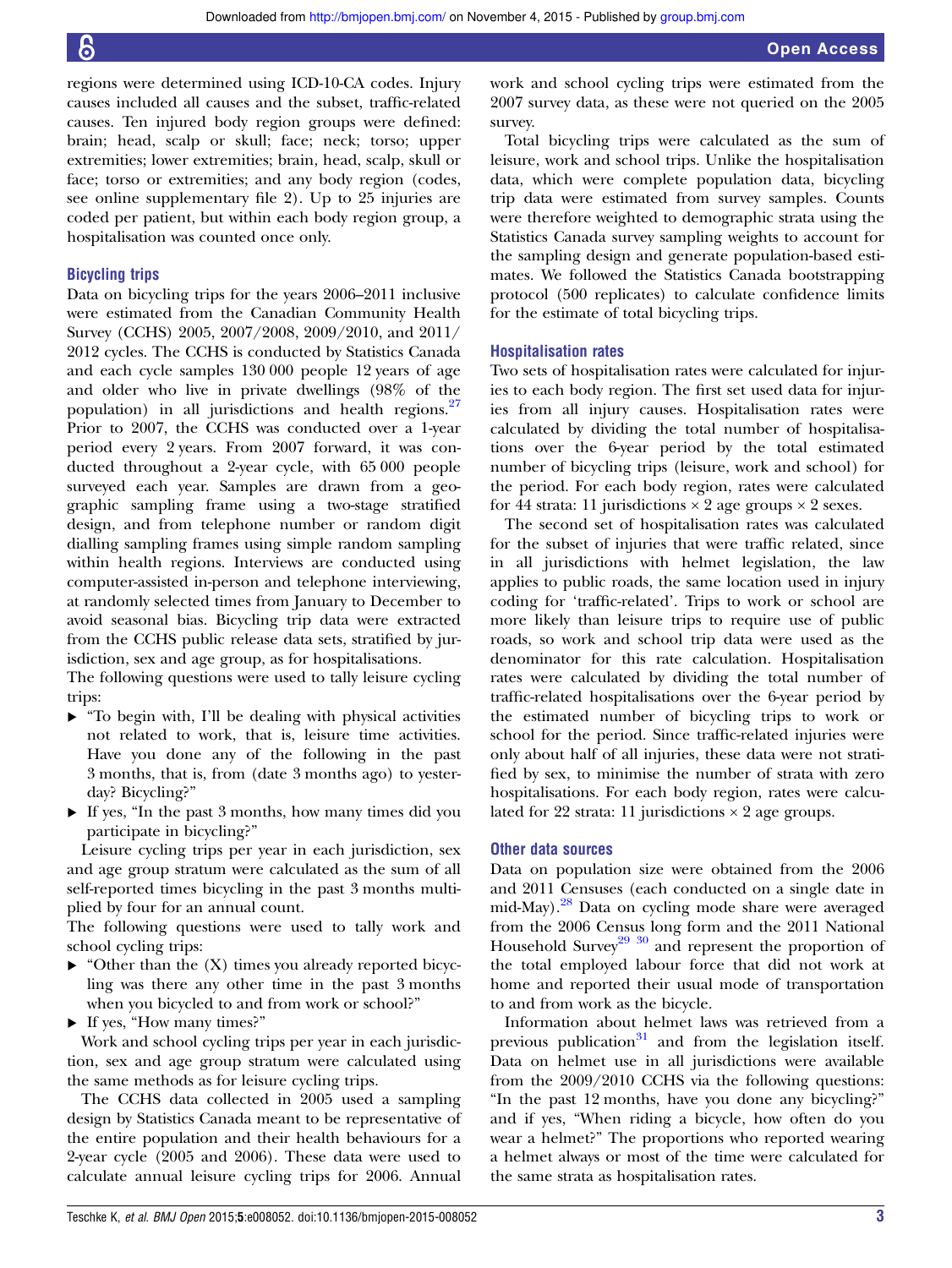# Open Access

To provide a sense of cycling conditions by jurisdiction, a summary metric, Bike Score, is reported for the most populous city with available data in each jurisdiction. For Canadian cities, it is based on hilliness, density of amenities, road connectivity, and density of bike lanes, bike paths and local street bikeways (Matt Lerner, CTO, Walk Score, Seattle, Washington, USA, 4 May 2012, personal communication).

# Associations between hospitalisation rates and cycling mode share, helmet legislation, age group, sex

For injuries to any body region and to the brain, head, scalp, skull or face, the associations between cycling mode share and hospitalisation rates for all injury causes (44 strata) and for traffic-related injury causes (22 strata) were examined using scatter plots.

For inferential analyses, the hospitalisation rate variables for each injury cause and body region group were transformed using the logit  $(\ln(r/(1-r))$ , where r=hospitalisation rate). This transformation of the bounded  $(0,1)$  rates ensured that the dependent variable was normally distributed (p>0.05, Shapiro-Wilk goodness of fit test, all hospitalisation rate variables). Exponentiated coefficients for the independent variables were reported as ORs.

Simple linear regression was used to examine associations between mode share and the logit of hospitalisation rates for injuries to any body region and to the brain, head, scalp, skull or face, for all injury causes (44 strata) and for traffic-related injury causes (22 strata). Similar analyses were conducted to examine associations between hospitalisation rates and helmet legislation, though these were extended to separately examine each body region group potentially associated with helmet legislation (brain, head, scalp, skull or face; brain; head, scalp or skull; face; neck). Helmet legislation was categorised as:

- ▸ No helmet law (all ages in Manitoba, Newfoundland and Labrador, Quebec, Saskatchewan, and the three territories; adults in Alberta and Ontario);
- ▸ Helmet law (all ages in British Columbia, New Brunswick, Nova Scotia and Prince Edward Island; youths in Alberta and Ontario).

Multiple regression was used to examine the association between the logit of hospitalisation rate for all injury causes (44 strata) and helmet legislation, cycling mode share, sex and age group (all as fixed effects), for injuries to any body region and to the brain, head, scalp, skull or face. Jurisdiction was offered as a random effect to adjust for within-jurisdiction correlation not explained by the fixed effects in the model, but removed if it was not a substantial  $(>20\%)$  or statistically significant component of variance. The same modelling was repeated to examine associations between traffic-related hospitalisation rates (22 strata) and helmet legislation, cycling mode share and age group.

The helmet legislation results of the above models were checked via separate analyses of each body region

group potentially impacted by helmet legislation (brain, head, scalp, skull or face; brain; head, scalp or skull; face; neck). In addition, since some jurisdictions without provincial legislation had helmet by-laws in municipalities, these analyses were repeated, substituting the proportions using helmets in study strata for the helmet legislation variable.

For some body region groups, one or more strata had zero hospitalisations. Omitting strata with zero hospitalisations from the analyses would be biased, so we calculated the hospitalisation rate for these strata using a numerator of 0.1 injuries. Of the four main analyses, only one included a single stratum with a zero injury count requiring this substitution (all-cause injuries to the brain, head, scalp, skull or face).

CCHS data were generated using SAS V.9.4 (SAS Institute Inc, Cary, North Carolina, USA), rate calculations and all other analyses were performed using JMP 11 (SAS Institute Inc, Cary, North Carolina, USA).

#### RESULTS

In Canada over the period 2006–2011, there was an annual average of 3690 hospitalisations for injuries incurred during bicycling among people 12 years of age and older. [Table 1](#page-4-0) lists the causes of the injury events. A slight majority (53%) of adult injuries were traffic-related, but only 41% of youth injuries were. Almost all collisions with motor vehicles (ICD-10 codes V12–V14) were traffic related. For youths and adults, a majority of injuries were non-collision transport accidents (V18), and most of these were not traffic related.

[Figure 1](#page-5-0) shows hospitalisations in Canada by body region injured. The affected body regions followed very similar patterns in youths and adults; upper extremities were the most frequently injured, followed by lower extremities, torso, brain, head or scalp or skull, face and neck. Torso or extremity injuries were incurred by 82% of those hospitalised; brain, head, scalp, skull or face injuries by 25%; and neck injuries by 5%. Many people experienced multiple injuries, both within broad body regions (eg, brain and head) and across any body region (eg, head and extremities). The majority of those injured were male (88.6% of youths, 73.4% of adults).

[Table 2](#page-5-0) provides data on the 11 jurisdictions included in this study, illustrating the differences in bicycling conditions in their most populous cities, as well as in cycling mode share on a jurisdiction-wide basis. Although their regional coverage differed, provincial cycling mode share was positively correlated with Bike Score in the most populous city. [Table 2](#page-5-0) also provides data on the annual average number of bike trips by youths and adults, a total of 593 million trips (95% CI 583 to 604 million trips). The proportions of bicycling trips for work or school commutes were low, though they differed by age group and jurisdiction. More trips were made by males than females (71.0% by male youths, 63.5% by male adults).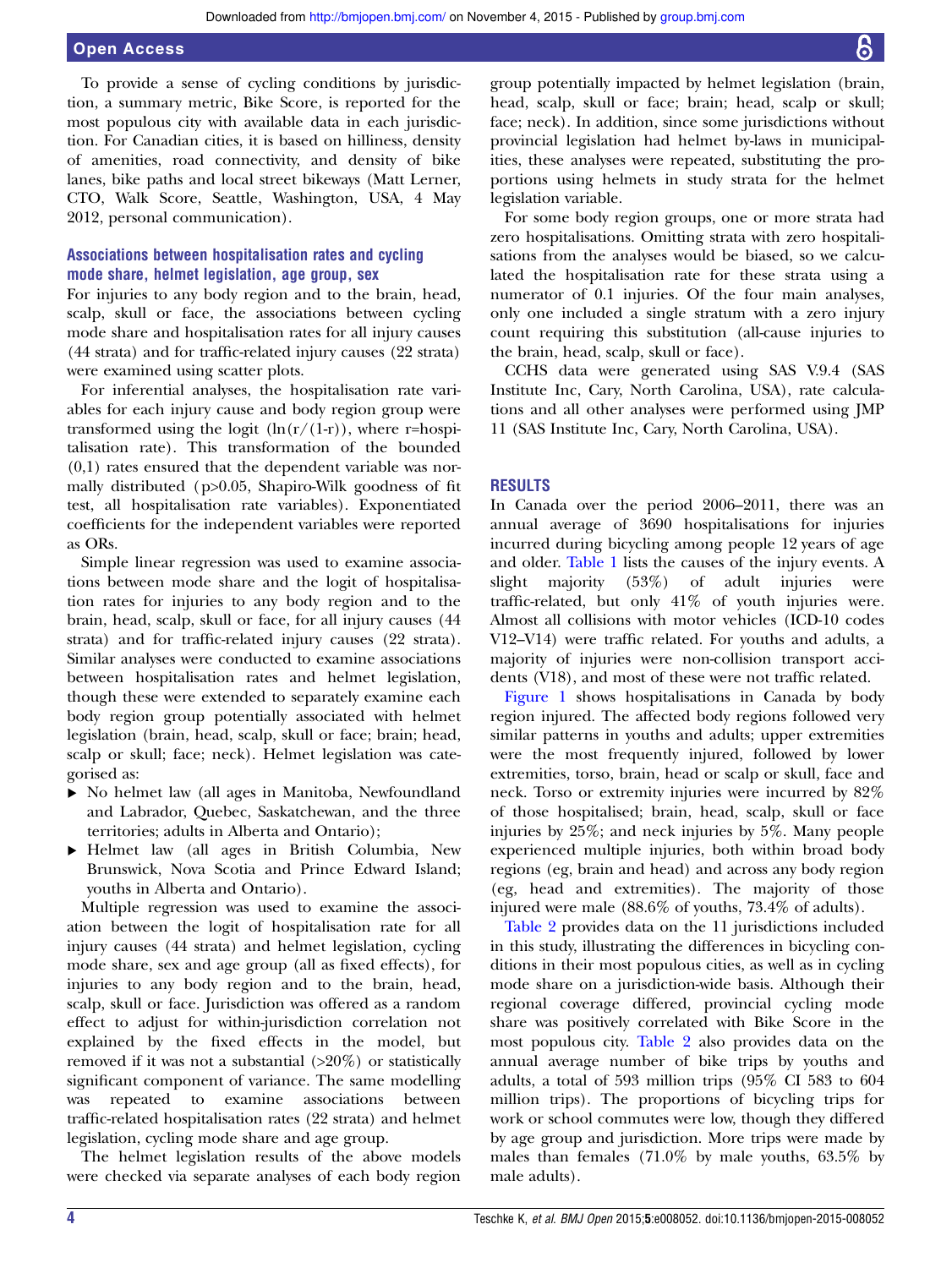<span id="page-4-0"></span>

| America Process and America Process of the Process of America Process of America Process of America Process of | Annual communication of the Parties                                                                                                       |
|----------------------------------------------------------------------------------------------------------------|-------------------------------------------------------------------------------------------------------------------------------------------|
| Adults, ages 18+                                                                                               | Youths, ages 12-17                                                                                                                        |
|                                                                                                                |                                                                                                                                           |
|                                                                                                                | bicycling injuries and per cent that were traffic related, by cause of injury and age group, in Canada in the period<br>Annual average nu |

| from 2006 to 2011 |                                                                                                                                                                                                                                                                                                                                                                                                                                                              | Youths, ages 12–17                            |                                 | Adults, ages 18+                              |                                     |
|-------------------|--------------------------------------------------------------------------------------------------------------------------------------------------------------------------------------------------------------------------------------------------------------------------------------------------------------------------------------------------------------------------------------------------------------------------------------------------------------|-----------------------------------------------|---------------------------------|-----------------------------------------------|-------------------------------------|
| ICD-10 code       | injured in*<br>Cause of injury description: pedal cyclist                                                                                                                                                                                                                                                                                                                                                                                                    | Annual average number<br>of hospitalisations† | related (%) ‡<br><b>Traffic</b> | Annual average number<br>of hospitalisations† | related $(%)$ $\ddagger$<br>Traffic |
|                   | Collision with pedestrian or animal                                                                                                                                                                                                                                                                                                                                                                                                                          |                                               | $\frac{8}{31.8}$                | 23                                            | 43.7                                |
|                   | Collision with other pedal cyclist                                                                                                                                                                                                                                                                                                                                                                                                                           |                                               | 47.2                            |                                               | 64.1                                |
| V12               | vehicle<br>Collision with 2-wheeled or 3-wheeled motor                                                                                                                                                                                                                                                                                                                                                                                                       |                                               | 75.0                            |                                               |                                     |
| V13               | Collision with car, pick-up truck or van                                                                                                                                                                                                                                                                                                                                                                                                                     | ङ                                             | 95.9                            | 513                                           |                                     |
| $\sqrt{14}$       | Collision with heavy transport vehicle or bus                                                                                                                                                                                                                                                                                                                                                                                                                |                                               | $-67.1$                         | ၛ                                             |                                     |
|                   | Collision with railway train or railway vehicle                                                                                                                                                                                                                                                                                                                                                                                                              |                                               | I                               |                                               | 2<br>2 5 8 6<br>2 5 8 7             |
|                   | Collision with other non-motor vehicle                                                                                                                                                                                                                                                                                                                                                                                                                       |                                               | 14.3                            |                                               | 63.0                                |
| e e 125           | Collision with fixed or stationary object                                                                                                                                                                                                                                                                                                                                                                                                                    | ని                                            | 30.0                            | 134                                           | 52.4                                |
|                   | Non-collision transport accident                                                                                                                                                                                                                                                                                                                                                                                                                             | 512                                           | 29.5                            | 1877                                          | 39.3                                |
|                   | Other and unspecified transport accidents                                                                                                                                                                                                                                                                                                                                                                                                                    |                                               | 47.2                            | $\frac{1}{3}$                                 | 59.5                                |
| $V10-19$          | All injury causes                                                                                                                                                                                                                                                                                                                                                                                                                                            | 724<br>724                                    | 40.8                            | 2966                                          | 53.4                                |
|                   | *Note that although these codes refer to "pedal cyclist injured in transport accident", all bicycling injuries are coded here, whether or not they involve transportation cycling or sport cycling.<br>‡Traffic-related restricted to fourth character subdivision cause of injury codes=4, 5, 6, 9, that is, those that occur "on a public highway/road".<br>, 2, 3, 4, 5, 6, 8, 9<br>tincludes all fourth character subdivision cause of injury codes=0, 1 |                                               |                                 |                                               |                                     |
|                   | ICD-10, International Classification of Diseases, Tenth Revision.                                                                                                                                                                                                                                                                                                                                                                                            |                                               |                                 |                                               |                                     |

[Table 3](#page-6-0) outlines differences in helmet legislation by jurisdiction. Four provinces had legislation that applied to all ages and two had legislation that applied to children only (ie, age 17 and under). These helmet laws came into force between 1996 and 2003, at least 3 years prior to the start of the study period in all jurisdictions. All provincial helmet laws are pursuant to traffic or motor vehicle acts and applied to bicycling on public roads. This application is not publicised and may not be well known. [Figure 2](#page-6-0) presents the helmet use data in [table 3](#page-6-0) graphically and illustrates that helmet use was higher with helmet laws than without.

In the study period, the cycling hospitalisation rate for youths and adults combined was 622 hospitalisations per 100 million trips (95% CI 611 to 633), with a slightly lower rate for youths than adults (545 vs 644, respectively). This reflects a lower hospitalisation rate for injuries to the torso and extremities for youths than adults (428 vs 534, respectively), whereas rates for brain, head, scalp, skull or face injuries were very similar for the two age groups (159 vs 152, respectively).

[Figures 3A](#page-7-0) and 3B show the hospitalisation rates in 44 age group, sex and jurisdiction strata. Hospitalisation rates for the torso or extremities were highly correlated with those for any body region (Pearson r=0.98), so only the latter are shown. Rates for brain, head, scalp, skull or face injuries were less correlated with those for any body region (r=0.81), so they are shown separately. [Figures 3](#page-7-0)C and 3D show the rates for traffic-related injury causes (ie, those on public roads) using work or school trips as the denominator (22 age group and jurisdiction strata).

In fi[gure 3A](#page-7-0)–D, cycling mode share in the jurisdiction is the X-axis. In simple linear regression, hospitalisation rates for traffic-related injuries (logit-transformed) were significantly associated with mode share (fi[gure 3](#page-7-0)C, D). Higher mode shares were associated with lower hospitalisation rates. The figure also denote whether the stratum was subject to helmet legislation. [Figure 4](#page-8-0) summarises the results of analyses examining associations between hospitalisation rates and helmet laws. No associations were found for body regions potentially affected by helmets (any brain, head, scalp, skull or face; brain; head, scalp or skull; face; neck).

[Table 4](#page-8-0) shows the results of multiple regression models examining associations between hospitalisation rates and sex, age group, helmet legislation and cycling mode share. For all injury hospitalisations, sex was significantly associated with hospitalisation rate; females had substantially lower hospitalisation rates than males. Age, helmet legislation and cycling mode share were not related to hospitalisation rate.

For traffic-related injury hospitalisations, sex was not available as a variable ([table 4\)](#page-8-0). A significant association was observed for injuries to any body region and cycling mode share. Higher cycling mode share was associated with lower hospitalisation rates. A nearly identical association between hospitalisation rates and mode share was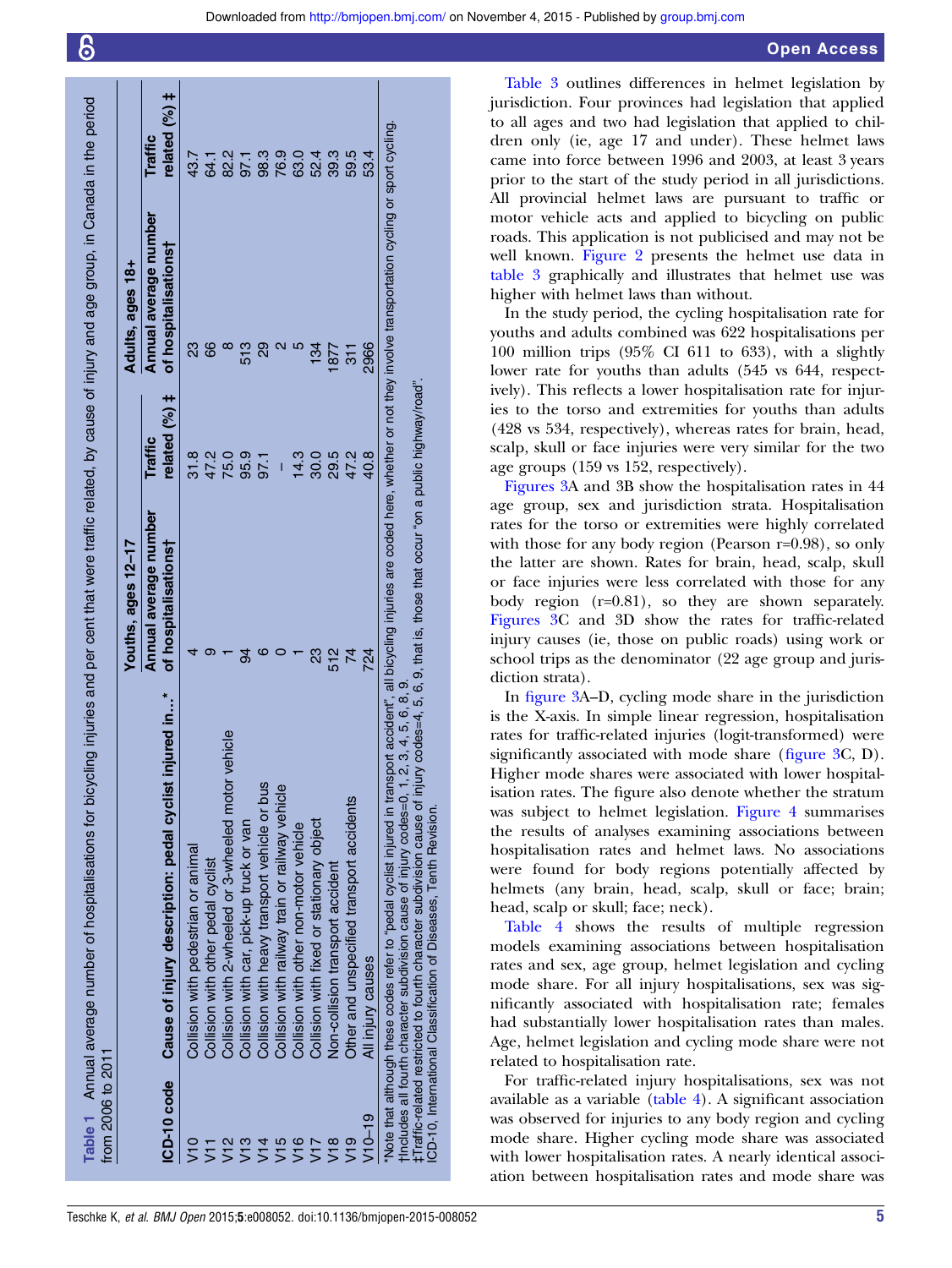<span id="page-5-0"></span>

Figure 1 Annual average number of hospitalisations for bicycling injuries, by body region and age group, in Canada from 2006 to 2011.

observed for injuries to the brain, head, scalp, skull or face. Neither helmet legislation nor age was associated with traffic-related hospitalisation rates.

In separate models for each body region group expected to be impacted by helmets (brain, head, scalp, skull or face; brain; head, scalp or skull; face; neck), helmet legislation was not associated with hospitalisation rates. To check whether the absence of associations between helmet laws and hospitalisation rates might be an artefact of municipal helmet by-laws in jurisdictions without helmet legislation [\(table 3\)](#page-6-0), models were rerun to examine the relationships between hospitalisation rates and the proportions using helmets in study strata. Coefficients were all positive—opposite to expectation.

#### **DISCUSSION**

In Canada during the study period, the 3690 annual hospitalisations for bicycling injuries among youths and adults were mainly among males (76%). Most (51%) were traffic related (on public roads) but only 18% resulted from collisions with motor vehicles. Chen et  $a\ell^2$ described 70 000 emergency department visits for bicycling injuries in the USA from 2001 to 2008. The most injured body parts were similar to those observed in our study: 70% the torso or extremities; 16% the face; and 13% the head. Similar to our results, most injuries were to males (73%) and slightly more than half of the cases were injured on roads (56%), but a much higher proportion resulted from collisions with motor vehicles  $(58\%)$ .<sup>[32](#page-11-0)</sup>

| Table 2 Characteristics of Canadian provinces and territories during study period of 2006–2011: population, Bike Score, |
|-------------------------------------------------------------------------------------------------------------------------|
| cycling mode share, bicycling trips for all purposes and per cent that were trips to work or school                     |

|                                           |             |                       | <b>Cycling</b>      | Youths, ages 12-17        |                             | Adults, ages 18+                 |                             |
|-------------------------------------------|-------------|-----------------------|---------------------|---------------------------|-----------------------------|----------------------------------|-----------------------------|
|                                           | Population* | <b>Bike</b><br>Scoret | mode share<br>$(*)$ | Annual<br>bicycling trips | To work or<br>school $(\%)$ | <b>Annual</b><br>bicycling trips | To work or<br>school $(\%)$ |
| Alberta                                   | 3 467 804   | 62                    | 1.10                | 12 262 406                | 11.1                        | 41 985 585                       | 15.6                        |
| <b>British Columbia</b>                   | 4 256 772   | 73                    | 2.05                | 14 064 898                | 13.7                        | 67 454 711                       | 21.9                        |
| <b>Manitoba</b>                           | 1 178 335   |                       | 1.67                | 5 284 444                 | 15.0                        | 17859145                         | 18.9                        |
| <b>New Brunswick</b>                      | 740 584     | 35                    | 0.57                | 3 243 263                 | 8.3                         | 7827567                          | 13.8                        |
| Newfoundland and<br>Labrador              | 510003      | 21                    | 0.23                | 1838508                   | 3.9                         | 2755552                          | 13.7                        |
| Nova Scotia                               | 917595      | 62                    | 0.66                | 2638119                   | 4.2                         | 7116612                          | 12.4                        |
| Ontario                                   | 12 506 052  | 60                    | 1.20                | 55 940 049                | 14.3                        | 169 979 958                      | 15.7                        |
| <b>Prince Edward</b><br>Island            | 138 028     | 41                    | 0.53                | 518 984                   | 3.1                         | 1 248 071                        | 6.4                         |
| Quebec                                    | 7 724 566   | 69                    | 1.37                | 32 309 917                | 11.7                        | 130 818 129                      | 15.7                        |
| Saskatchewan                              | 1 000 769   | 66                    | 1.36                | 4 219 897                 | 15.3                        | 12 061 879                       | 14.6                        |
| Territories: Nunavut,<br>Northwest, Yukon | 104 288     |                       | 1.86                | 503842                    | 14.9                        | 1 292 224                        | 23.3                        |
| Canada                                    | 32 544 796  |                       | 1.30                | 132 824 327               | 12.8                        | 460 399 432                      | 16.6                        |

\*Mean population, 2006 and 2011 Censuses, Statistics Canada.

†Score for most populous city in the jurisdiction, except New Brunswick where the score is for the second most populous (Moncton); not available for cities in Manitoba or the territories.

‡Mean proportion of commuting population who reported usually commuting by bicycle in the 2006 Census long form and the 2011 National Household Survey.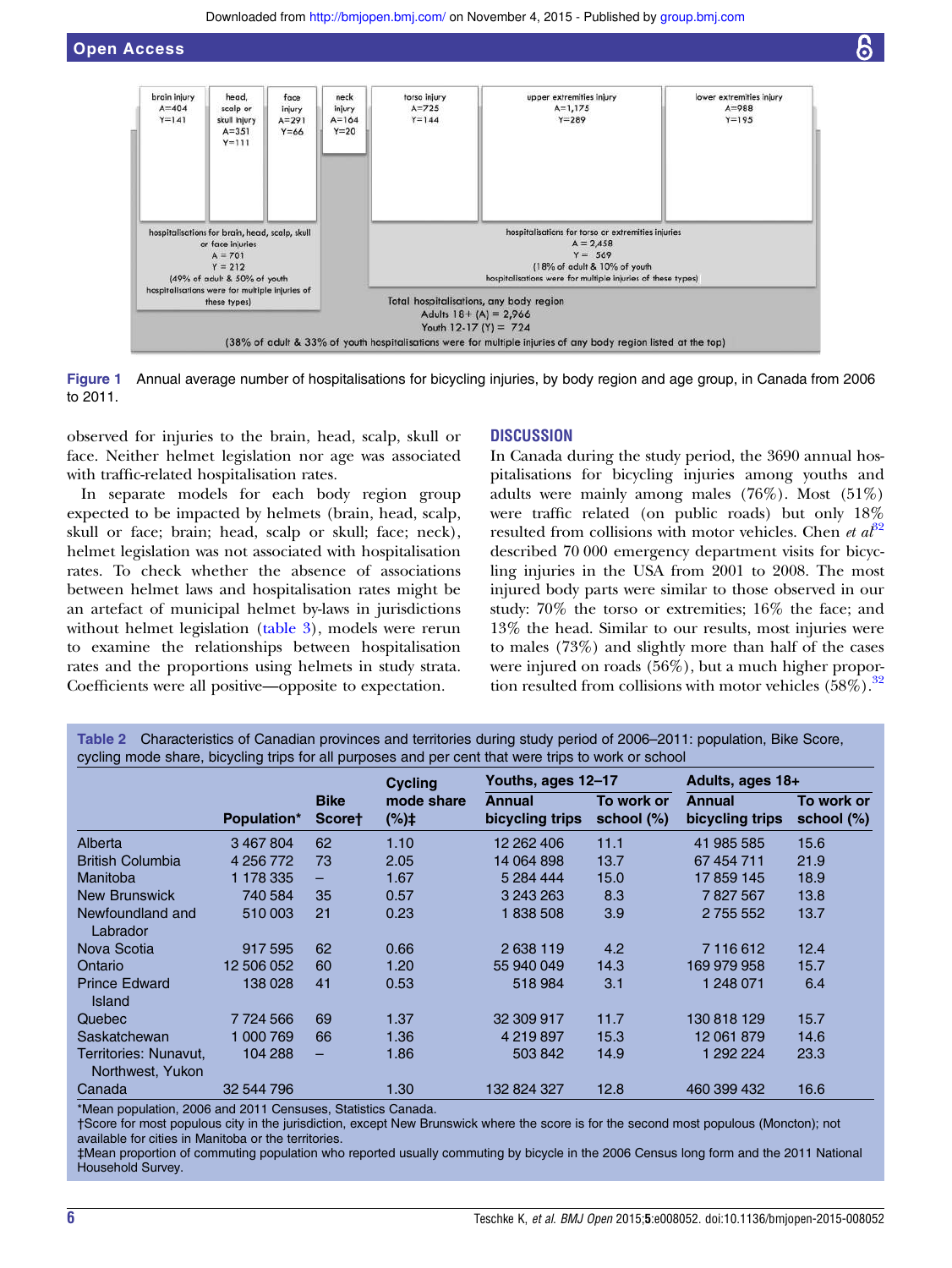<span id="page-6-0"></span>

|                                        | <b>Helmet legislation</b> |               | Helmet use $(\%)^*$       |                            |  |
|----------------------------------------|---------------------------|---------------|---------------------------|----------------------------|--|
| <b>Jurisdiction</b>                    | <b>Ages included</b>      | Year in force | Youths, ages<br>$12 - 17$ | <b>Adults, ages</b><br>18+ |  |
| Alberta                                | < 18                      | 2002          | 68.6                      | 53.9                       |  |
| <b>British Columbia</b>                | All                       | 1996          | 66.1                      | 71.3                       |  |
| Manitoba                               | Nonet                     |               | 27.7                      | 30.0                       |  |
| <b>New Brunswick</b>                   | All                       | 1995          | 63.8                      | 61.8                       |  |
| Newfoundland and Labrador              | None <sup>‡</sup>         |               | 50.9                      | 51.7                       |  |
| Nova Scotia                            | All                       | 1997          | 77.8                      | 74.8                       |  |
| Ontario                                | < 18                      | 1995          | 53.4                      | 41.2                       |  |
| <b>Prince Edward Island</b>            | All                       | 2003          | 72.8                      | 59.0                       |  |
| Quebec                                 | <b>Nones</b>              |               | 33.5                      | 35.3                       |  |
| Saskatchewan                           | <b>None</b>               |               | 36.8                      | 30.3                       |  |
| Territories: Nunavut, Northwest, Yukon | None**                    |               | 32.9                      | 47.7                       |  |

\*Per cent of people who reported wearing a bike helmet always or most of the time when they bicycled, 2009 Canadian Community Health **Survey.** 

†Helmet legislation for ages <18 was enacted in Manitoba in 2013 (after the study period) under the Highway Traffic Act.

‡Five cities in Newfoundland and Labrador (representing ∼30% of the provincial population) had helmet by-laws for all ages during the study period. A province-wide all ages helmet law will take effect from 1 April 2015 under the Highway Traffic Act.

§One city in Quebec (representing <0.5% of the provincial population) had a helmet by-law for all ages during the study period.

¶One city in Saskatchewan (representing ∼1.5% of the provincial population) had a helmet by-law for all ages during the study period. \*\*Two cities in the territories (representing ∼30% of the territorial population) had helmet by-laws for all ages during the study period.

We calculated a hospitalisation rate for all injury causes of 622 per 100 million trips, or 1 hospitalisation per 161 000 trips. We found only one other study that reported bicycling hospitalisation rates with a trip denominator. Blaizot et  $a^{33}$  $a^{33}$  $a^{33}$  reported a rate of 443 per 100 million trips in France, using data from a road trauma registry and a trip diary survey. Beck *et*  $a^{34}$  $a^{34}$  $a^{34}$  and Teschke *et al*<sup>[35](#page-11-0)</sup> calculated police-reported injury rates of



Figure 2 Per cent of youth and adult bicycle users in each province reporting helmet use always or most of the time (2009 Canadian Community Health Survey), by helmet law or not. Thin bars denote means.

1461 and 1398 per 100 million trips in the USA and Canada, respectively. These included injuries not requiring hospitalisation, but most likely included only injuries incurred in motor vehicle collisions.

The main purpose of this study was to calculate exposure-based injury rates in Canadian provinces and territories and to examine whether they were related to differences in helmet legislation and cycling mode shares. Hospitalisation rates per 100 million trips varied substantially across the jurisdiction, age and sex strata examined, but only two characteristics explained any of this variability.

For all injury causes, sex was the only significant explanatory variable. Females had lower hospitalisation rates than males. Lower bicycling injury and fatality rates for females has been shown elsewhere,  $34\frac{36-38}{10}$  though not always.[33 38](#page-11-0) A pattern of lower injury and fatality rates for females has been observed in other transport modes including driving  $34^{36}$  and walking  $33^{34}$   $36^{36}$  and is often attributed to a lower propensity for risk-taking. For example, research shows that women are less likely than men to ride on major city streets or rural roads without bike facilities, infrastructure that has been shown to have higher injury risk.<sup>[16](#page-10-0) 39–[41](#page-11-0)</sup> Other lower risk behaviours of females include slower riding, $\frac{16\frac{39}{40}}{100}$  $\frac{16\frac{39}{40}}{100}$  $\frac{16\frac{39}{40}}{100}$  and less participation in sport cycling (eg, mountain biking). $^{42}$  $^{42}$  $^{42}$  In our study, in most strata, females had a somewhat higher helmet use proportion, but this variable was not associated with lower hospitalisation rates. The only other demographic variable we examined, age group, was not significantly associated with hospitalisation rates in our study. Other studies do not show consistent patterns with age.<sup>33</sup> <sup>34</sup> <sup>36</sup> <sup>37</sup>

For traffic-related injury causes, cycling mode share was the only explanatory variable (sex not available for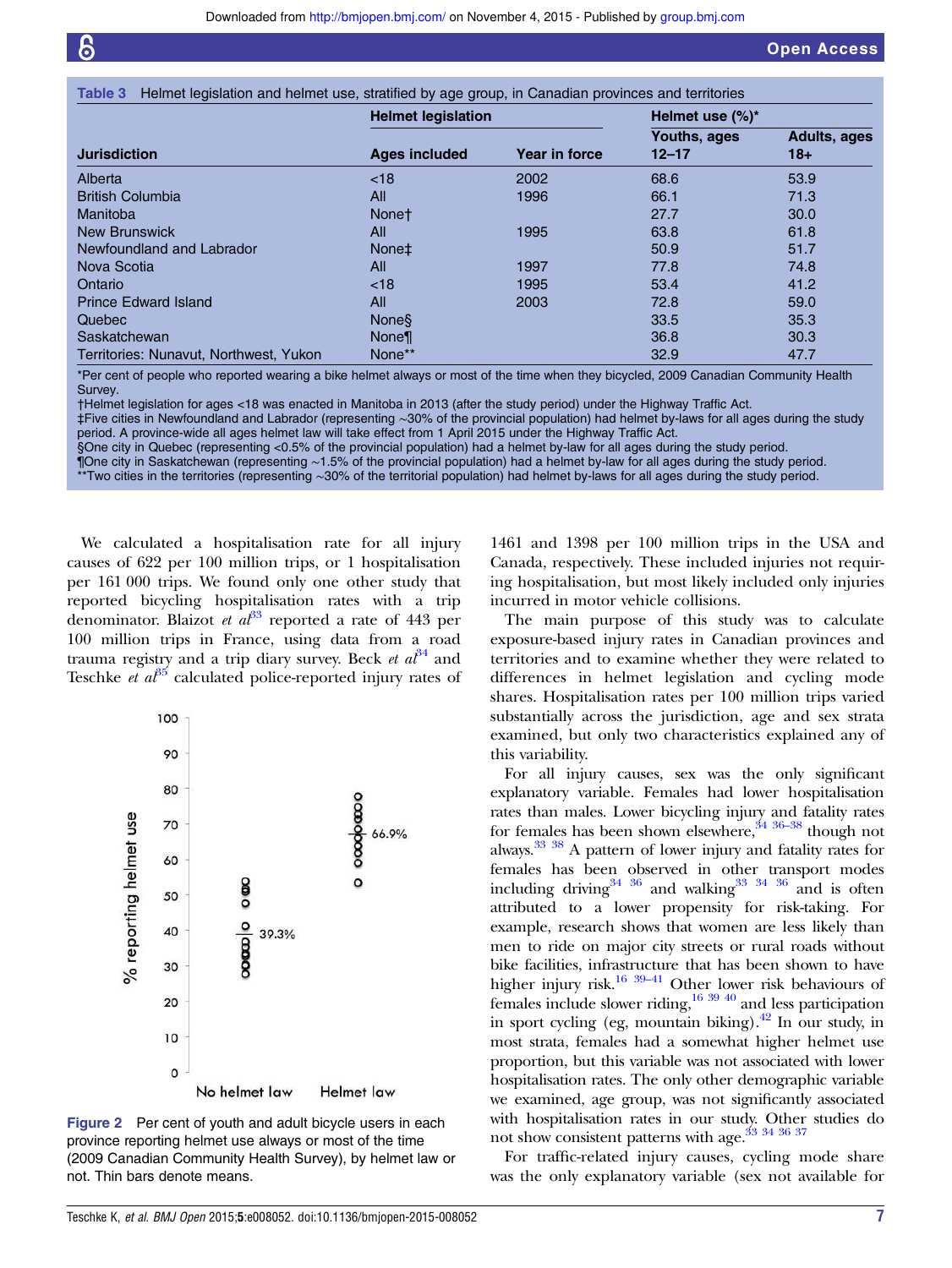<span id="page-7-0"></span>

Figure 3 Hospitalisation rates and cycling mode share during the study period, by injury cause and body region (rates for 44 strata for all injury causes and for 22 strata for traffic-related injury causes). Note that jurisdictions can be identified via their mode share, reported in [Table 2](#page-5-0). A and B show hospitalisation rates for all injury causes; A for injuries to any body region and B for injuries to the brain, head, scalp, skull or face. C and D show hospitalisation rates for traffic-related causes; C for injuries to any body region and D for injuries to the brain, head, scalp, skull or face.

modelling). It was negatively associated with hospitalisation rate, significantly so for injuries to any body region (in simple and multiple regression) and to the brain, head, scalp, skull or face (in simple regression). This association is consistent with observations in other jurisdictions: with higher mode shares, injury and fatality rates are lower.18–[20](#page-10-0) The "safety-in-numbers" association has also been observed for walking.<sup>18</sup> <sup>19</sup> The causal pathway of this association is not established and is likely to be multifactorial and complex. Arguments have been made that more cyclists make drivers more alert to them, and more cycling means less motor vehicle traffic.<sup> $18-21$  $18-21$ </sup> It is also possible that the relationship is in the opposite direction, for example, safer infrastructure results in more bicycling. There is consistent evidence that safer bicycling infrastructure attracts more people to use it.<sup>[43 44](#page-11-0)</sup> This may result in a virtuous circle, if more

cyclists mean a larger constituency calling for further safety improvements.

In our study, the safety-in-numbers association was not observed for all injury causes. This may be because all causes included injuries incurred during transport cycling and sport cycling. In some Canadian provinces, mountain biking is a popular sport that involves riding on steep slopes, through densely wooded trails, and jumping obstacles and cliffs. It involves considerably higher injury risk than transport cycling. $45$  Two Canadian studies reported that 19% and 38% of all serious injuries were incurred during mountain biking (study hospitals were in Alberta and British Columbia, respectively).[42 46](#page-11-0) These injuries would not be expected to be related to transport cycling mode share. This may in part explain the very different pattern of hospitalisation rates by mode share for all injury causes versus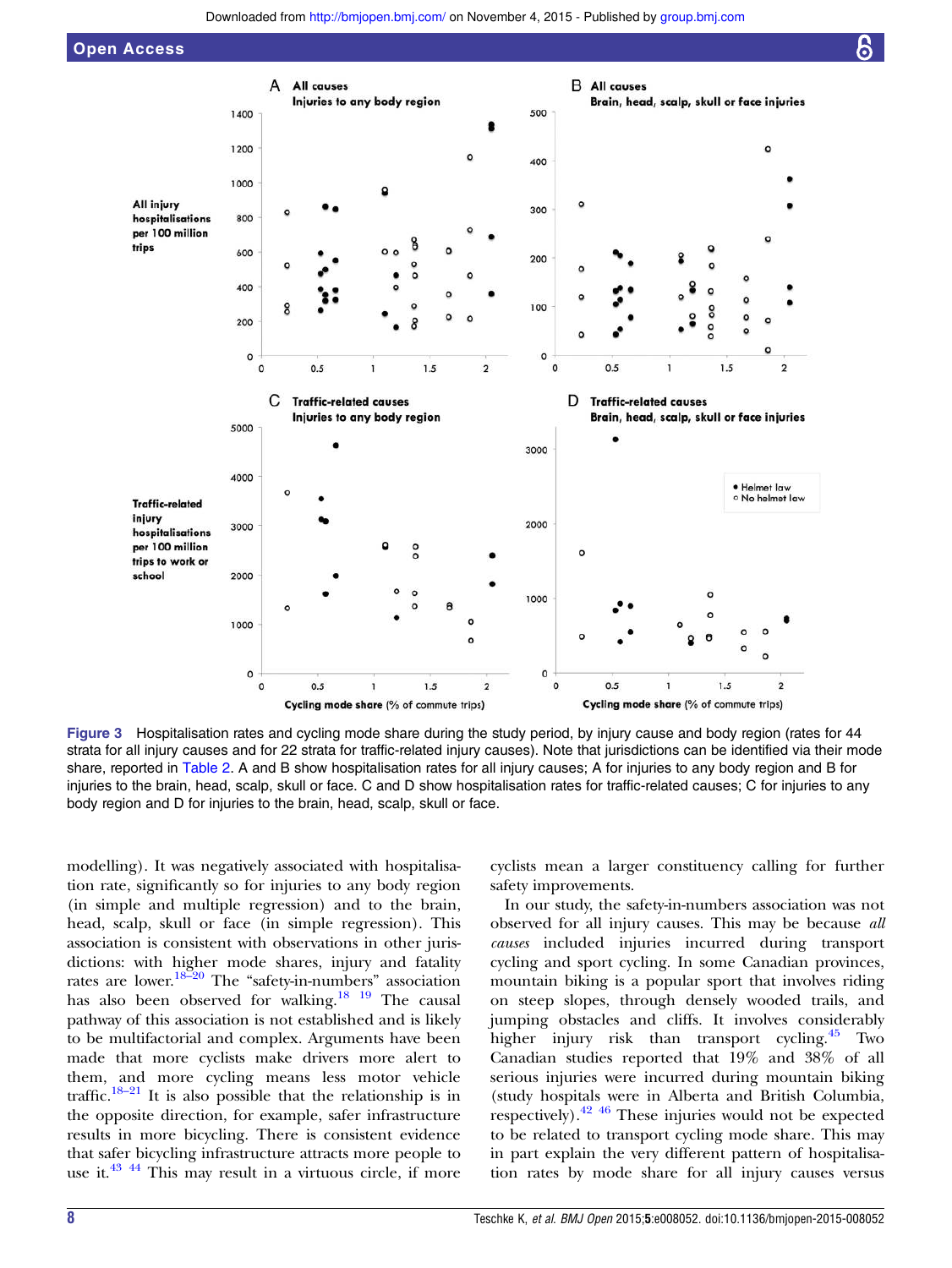<span id="page-8-0"></span>



traffic injury causes (fi[gure 3\)](#page-7-0). Particularly notable is the change for British Columbia—this jurisdiction has the highest commuter cycling mode share and is also renowned for its mountain biking terrain.

Helmet legislation was not associated with hospitalisation rates for all injury or traffic-related injury causes. We separately examined potential associations for each body region expected to be protected by helmet use (brain, head, scalp, skull or face; brain; head, scalp or skull; face) as well as for the neck which, in some studies, has had elevated odds of injury with helmet use.<sup>7</sup> <sup>8</sup> There was variation in helmet use with helmet legislation, and this may have been related to municipal by-laws mandating helmet use within some provinces or territories without helmet laws ([table 3\)](#page-6-0). We therefore also examined the relationship between hospitalisation rates and helmet use proportions in the strata, and again did not find the expected protective effect. Studies among those injured in a cycling crash consistently show lower odds of head, brain or face injuries among those who wore a helmet, $7<sup>8</sup>$  though the potential for uncontrolled confounding in observational studies of a health behaviour suggests that confidence in the effect estimates should not be unquestioning. $47$ Before–after studies of the impact of helmet legislation have shown weaker and less consistent effects. Some have found reductions in [brain](#page-10-0) or head injuries of 8–29% related to legislation,  $10-13$  whereas others have found no effect for some or all outcomes. $\frac{9}{11}$  13 Differences may be attributable to study design features including location, the selection of a control group unexposed to helmet legislation, whether baseline trends in injury rates were modelled, and whether surrogates were used for cycling rates and if so, which ones.

Table 4 ORs (95% confidence limits) for associations between various characteristics and hospitalisation rates for injuries to any body region and injuries to the brain, head, scalp, skull or face, for all injury causes and traffic-related injury causes

|                                                                                                                                      | Injuries to any body region |              | scalp, skull or face | Injuries to the brain, head, |  |  |  |
|--------------------------------------------------------------------------------------------------------------------------------------|-----------------------------|--------------|----------------------|------------------------------|--|--|--|
| All injury causes, dependent variable=logit (all injury hospitalisations/all bicycling trips)*                                       |                             |              |                      |                              |  |  |  |
| Sex (female)                                                                                                                         | 0.45                        | (0.37, 0.53) | 0.40                 | (0.29, 0.56)                 |  |  |  |
| Age group (youth)                                                                                                                    | 0.85                        | (0.70, 1.02) | 1.00                 | (0.71, 1.40)                 |  |  |  |
| Helmet law applies (yes)                                                                                                             | 1.06                        | (0.78, 1.43) | 1.16                 | (0.82, 1.65)                 |  |  |  |
| Cycling mode share (for a 1% increase)                                                                                               | 1.20                        | (0.88, 1.62) | 1.07                 | (0.79, 1.44)                 |  |  |  |
| Traffic-related injury causes, dependent variable=logit (traffic-related injury hospitalisations/bicycling trips to work or school)+ |                             |              |                      |                              |  |  |  |
| Age group (youth)                                                                                                                    | 1.06                        | (0.73, 1.54) | 1.35                 | (0.85, 2.13)                 |  |  |  |
| Helmet law applies (yes)                                                                                                             | 1.31                        | (0.89, 1.92) | 1.16                 | (0.72, 1.86)                 |  |  |  |
| Cycling mode share (per 1% increase) $\ddagger$                                                                                      | 0.69                        | (0.49, 0.97) | 0.68                 | (0.45, 1.03)                 |  |  |  |

Bold indicates statistical significance.

\*Forty-four rates available for modelling: 11 jurisdictions  $\times$  2 age groups  $\times$  2 sexes; model for injuries to any body region includes random effect for jurisdiction.

 $\dagger$ Twenty-two rates available for modelling: 11 jurisdictions  $\times$  2 age groups.

‡Coefficient represents the multiplicative reduction in the traffic-related hospitalisation rate for each 1% increase in mode share. Note that this relationship was observed within the range of low mode shares (0.23–2.05%) of the jurisdictions in this study.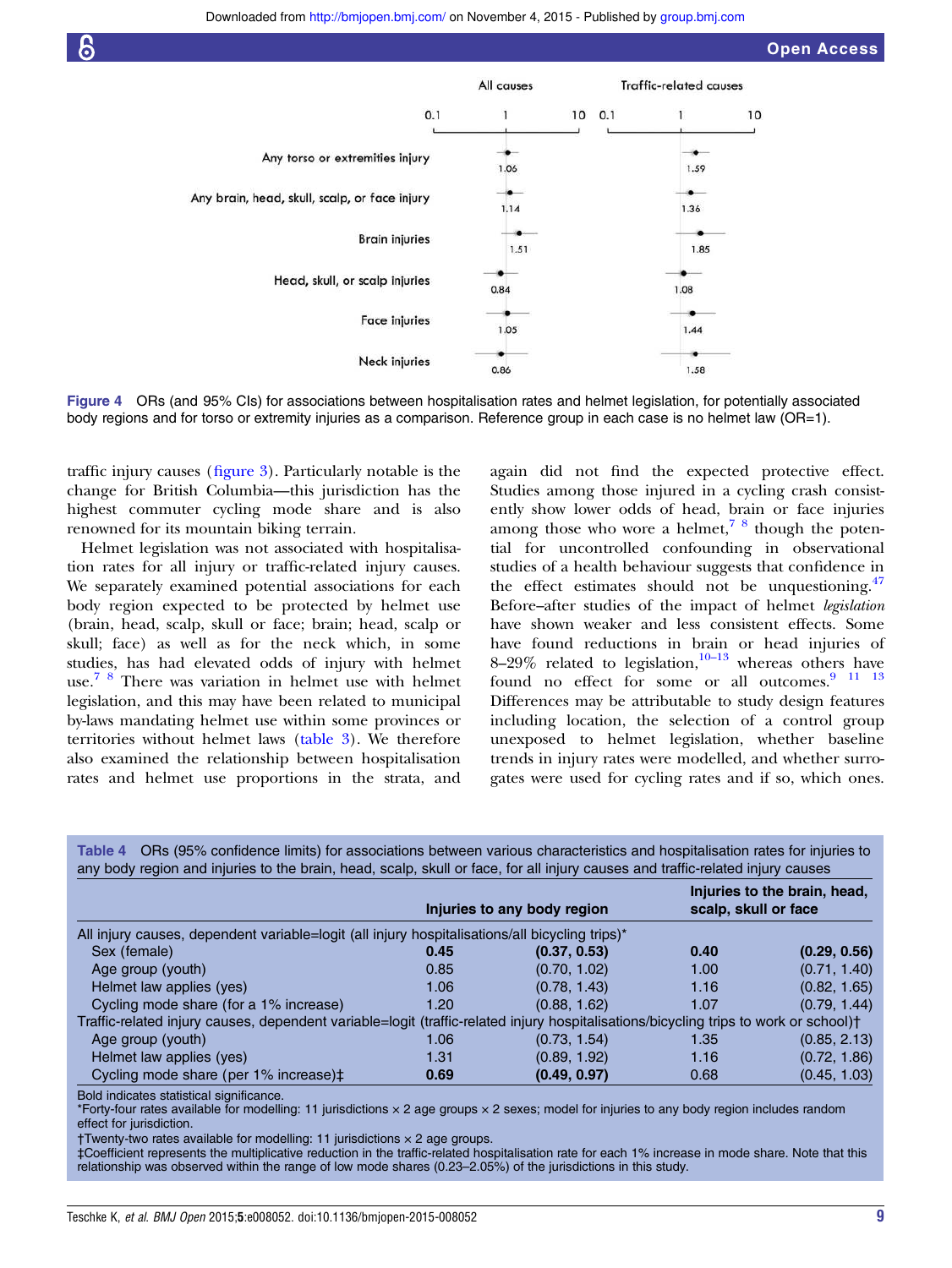Our study compared bicycling hospitalisation rates across jurisdictions rather than within a jurisdiction before and after legislation, and used exposure-based denominators to control for differences in cycling rates.

Our study is the first to examine exposure-based injury rates between jurisdictions within a single country with similar transportation cultures but different helmet laws. The fact that we did not find an effect of helmet legislation for injuries to any body region is not surprising, since most injuries were not head injuries. Even studies of helmet use have not found an effect for serious injur-ies to any body region.<sup>[48](#page-11-0)</sup> After a crash, injuries to the torso, extremities and neck cannot be mitigated by a helmet, and injuries to these body regions were incurred in 87% of the hospitalisations in this study. The lack of a protective effect of legislation on brain and head injury rates is more unexpected. Helmet legislation in Canada has resulted in higher helmet use, so this cannot explain the results. The difference in helmet use proportions was not 100% vs 0% (ie, yes vs no, as in helmet use studies), but on average ∼67% where helmet laws apply versus ∼39% where they do not. This narrower difference would suggest a lesser impact of helmet legislation than individual helmet use, but not the results we found: effect estimates for helmet legislation were most often opposite to expectation or close to the null. These results also indicate that insufficient power is not an explanation. Perhaps helmet laws simply influence injury severity, shifting the injury burden from deaths to hospitalisations. Our data included deaths after admission to hospital (estimated to be about 0.4% of all hospi-talisations<sup>[9](#page-10-0)</sup> or 15 per year in our data set). Although deaths prior to admission were not included in our data, bicycling deaths are rare—those involving motor vehicles averaged 57 per year in the study period $49$ —and unlikely to have an impact on our results, given the 3690 hospitalisations per year. A potential explanation for the lack of an effect of helmet legislation is that our study examined injury risk, including both the chance of being in a crash, as well as the chance that the crash caused a head injury. Helmets are designed to reduce the latter. But what about the effect of helmet use or legislation on the chance of being in a crash? This has been the basis for a great deal of debate, for example, if helmet legislation discourages cycling and the causal pathway of "safety in numbers", at least in part, is from numbers to safety, then injury risk may rise with reduced cycling. $10^{-19}$ Others have considered the impact of helmet use on risk-related behaviours. Such studies are not always consistent, but some have findings that could help explain our results. For example, one study found that new male (but not female) helmet users tended to increase their cycling speed and one found that drivers approached a cyclist more closely when he was wearing a helmet. $50\,51$ 

In our view, the most important implication of our results is that factors other than helmet legislation influenced bicycling hospitalisation rates, whereas helmet legislation did not. Females had lower rates in our study

and they have been shown to cycle more slowly, and to choose routes on quiet streets and with bike-specific infrastructure.<sup>[16](#page-10-0) [39](#page-11-0)–41</sup> We also found lower traffic-related hospitalisation rates with higher cycling mode shares. Here too there is a reasonable link to safer bicycling infrastructure, since it has been shown to draw more people to bicycling.<sup>[43 44](#page-11-0)</sup>

#### Strengths and limitations

The main strength of this study is comparison of injury rates calculated using the same data sources in all jurisdictions for the numerator (hospitalisations) and denominator (bicycling trips). International comparisons of injury rates are much more difficult because of uncertainty in the comparability of each of these components.

The injury data set was a full enumeration of inpatient discharge data from all acute care hospitals in the country. These injuries required a hospital stay, so the study focus was more serious cycling injuries. The coding of injury causes did not allow separation of transport and sport cycling, but it did allow identification of the subset of traffic-related injuries. This subset is defined as injuries on public roads, the same locations to which provincial helmet legislation applies.

Bicycling trip data were derived from large surveys conducted by Statistics Canada, with a sampling design that covers the full year and thus every season. Its main limitations are that it asks each respondent to recall a 3-month period and asks about "times" bicycling rather than trips. Unlike Canada, many countries conduct national trip diary surveys that query transport behaviour over a period of 1 week or less, and provide careful definitions of a trip. $34-37$  $34-37$  Although the denominator data available in Canada are less ideal, this study is notable in that it is one of a  $few<sup>34-38</sup>$  $few<sup>34-38</sup>$  $few<sup>34-38</sup>$  to provide exposure-based bicycling injury rates. The bicycling data from the CCHS covered leisure trips and trips to work or school. This should include cycling for sport and for transport, therefore providing an appropriate exposure denominator for hospitalisations for all injury causes. For traffic-related injuries, there was no clearly parallel bicycling exposure definition. We chose to restrict the denominator for these hospitalisations to work and school commute cycling trips since they are very likely to require use of public roads. It is reasonable to expect that some unknown proportion of leisure trips will also use public roads, so our absolute estimates of traffic-related hospitalisation rates are overestimates. The rates we calculated for traffic-related injuries were much higher than for all injuries, opposite to what Palmer et  $a^{45}$  $a^{45}$  $a^{45}$  found in a study that had complete denominator data for sport and transport cycling. We were interested in comparing rates within traffic-related injury strata, rather than comparing rates for all injuries to traffic-related injuries, and for this purpose we believe our choice of denominator was reasonable.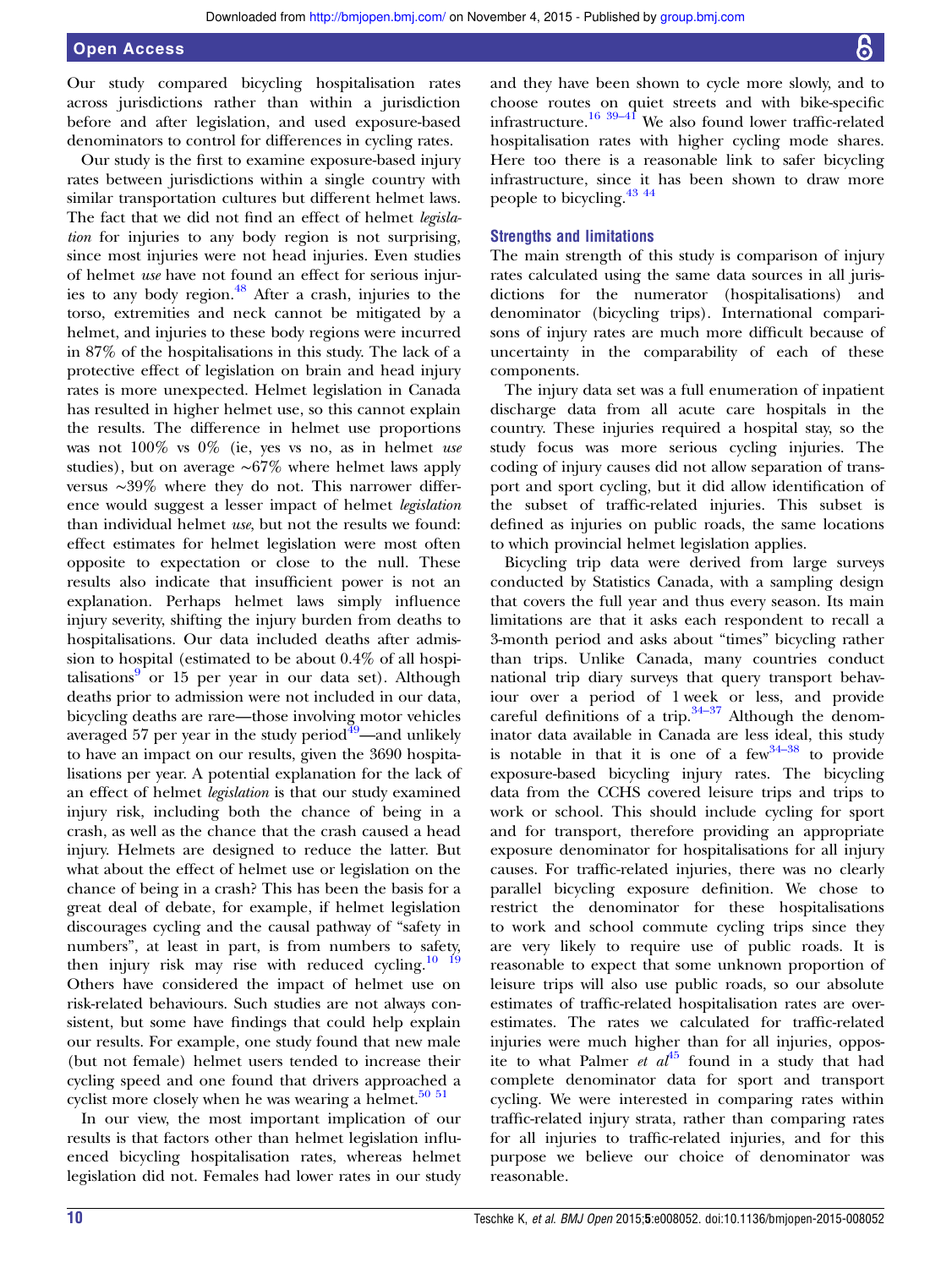<span id="page-10-0"></span>The 6 years of numerator and denominator data did not match perfectly on the temporal scale. Hospitalisation data compiled by the Canadian Institutes for Health Information are provided by all Canadian hospitals for a fiscal year starting in April rather than a calendar year; this created a 3-month discrepancy at either end of the 6-year study period (6 of 72 months). In addition, prior to 2007, the CCHS data were collected during 1 year biennially, so leisure trips for 2006 were estimated from the 2005 data collection meant to represent that 2-year period. Work and school trip data were not collected in the CCHS prior to 2007, so 2007 data were used to estimate these 2006 trips. Differences in the number of trips by survey period did not suggest a temporal trend and were small, especially compared with the large differences in bicycling trips between the age, sex and jurisdiction strata. We pooled 6 years of numerator data and 6 years of denominator data to calculate the hospitalisation rates and feel that these provided reasonable estimates, despite the partial temporal mismatch.

### CONCLUSIONS

In our study comparing exposure-based injury rates in 11 Canadian jurisdictions, we found that females had lower hospitalisation rates than males. This difference in injury rates is consistent with other bicycling studies and studies of other transportation modes. We found that lower rates of traffic-related injuries were associated with higher cycling mode shares, a finding also reported elsewhere. We did not find a relationship between injury rates and helmet legislation.

These results suggest that policymakers interested in reducing bicycling injuries would be wise to focus on factors related to higher cycling mode shares and female cycling preferences. Bicycling infrastructure physically separated from traffic or routed along quiet streets is a promising fit for both and is associated with a lower relative risk of injury.

Contributors KT and JD conceived the study and all the authors contributed to its design and/or interpretation. KT drafted the manuscript and all the authors participated in the revision process and have approved this submission for publication. KT and MK conducted the analyses. KT takes responsibility for the hospitalisation rate analyses and MK for the bicycling trip and helmet use analyses.

Funding This research received no specific grant from any funding agency in the public, commercial or not-for-profit sectors.

Competing interests None declared.

Provenance and peer review Not commissioned; externally peer reviewed.

Data sharing statement Hospitalisation data used in this study can be requested from the Canadian Institute for Health Information. The authors can provide the content and format of their data request. Bicycling trip data can be retrieved from the Canadian Community Health Survey public release data sets.

Open Access This is an Open Access article distributed in accordance with the Creative Commons Attribution Non Commercial (CC BY-NC 4.0) license, which permits others to distribute, remix, adapt, build upon this work noncommercially, and license their derivative works on different terms, provided

#### **REFERENCES**

- 1. de Hartog J, Boogaard H, Nijland H, *et al*. Do the health benefits of cycling outweigh the risks? *[Environ Health Persp](http://dx.doi.org/10.1289/ehp.0901747)* 2010;118:1109–16.
- 2. Oja P, Titze S, Bauman A, *et al*. Health benefits of cycling: a systematic review. *[Scand J Med Sci Sports](http://dx.doi.org/10.1111/j.1600-0838.2011.01299.x)* 2011;21:496–509.
- 3. Woodcock J, Banister D, Edwards P, *et al*. Energy and health. *[Lancet](http://dx.doi.org/10.1016/S0140-6736(07)61254-9)* 2007;370:1078–88.
- 4. Winters M, Davidson G, Kao D, *et al*. Motivators and deterrents of bicycling: comparing influences on decisions to ride. *[Transportation](http://dx.doi.org/10.1007/s11116-010-9284-y)* 2011;38:153–68.
- 5. Dill J, McNeil N. Four types of cyclists? *[Transport Res Record J](http://dx.doi.org/10.3141/2387-15) [Transport Res Board](http://dx.doi.org/10.3141/2387-15)* 2013;2387:129–38.
- 6. Fraser SD, Lock K. Cycling for transport and public health: a systematic review of the effect of the environment on cycling. *[Eur J](http://dx.doi.org/10.1093/eurpub/ckq145) [Public Health](http://dx.doi.org/10.1093/eurpub/ckq145)* 2011;21:738–43.
- 7. Thompson DC, Rivara FP, Thompson R. Helmets for preventing head and facial injuries in bicyclists. *[Cochrane Database Syst Rev](http://dx.doi.org/10.1002/14651858.CD001855)* 2000;(2):CD001855.
- 8. Elvik R. Corrigendum to: "Publication bias and time-trend bias in meta-analysis of bicycle helmet efficacy: a re-analysis of Attewell, Glase and McFadden, 2001". *[Accid Anal Prev](http://dx.doi.org/10.1016/j.aap.2012.12.003)* 2013;60:245–53.
- 9. Dennis J, Ramsay T, Turgeon AF, *et al*. Helmet legislation and admissions to hospital for cycling related head injuries in Canadian provinces and territories: interrupted time series analysis. *[BMJ](http://dx.doi.org/10.1136/bmj.f2674)* 2013;346:f2674.
- 10. Walter SR, Olivier J, Churches T, *et al*. The impact of compulsory cycle helmet legislation on cyclist head injuries in New South Wales, Australia. *[Accid Anal Prev](http://dx.doi.org/10.1016/j.aap.2011.05.029)* 2011;43:2064–71.
- 11. Lee BH, Schofer JL, Koppelman FS. Bicycle safety helmet legislation and bicycle-related non-fatal injuries in California. *[Accid](http://dx.doi.org/10.1016/j.aap.2004.07.001) [Anal Prev](http://dx.doi.org/10.1016/j.aap.2004.07.001)* 2005;37:93–102.
- 12. Scuffham P, Alsop J, Cryer C, *et al*. Head injuries to bicyclists and the New Zealand bicycle helmet law. *[Accid Anal Prev](http://dx.doi.org/10.1016/S0001-4575(99)00081-0)* 2000;32:565–73.
- 13. Bonander C, Nilson F, Andersson R. The effect of the Swedish bicycle helmet law for children: an interrupted time series study. *[J Safety Res](http://dx.doi.org/10.1016/j.jsr.2014.07.001)* 2014;51:15–22.
- 14. Reynolds CC, Harris MA, Teschke K, *et al*. The impact of transportation infrastructure on bicycling injuries and crashes: a review of the literature. *[Environ Health](http://dx.doi.org/10.1186/1476-069X-8-47)* 2009;8:47.
- 15. Lusk AC, Furth PG, Morency P, *et al*. Risk of injury for bicycling on cycle tracks versus in the street. *[Inj Prev](http://dx.doi.org/10.1136/ip.2010.028696)* 2011;17:131–5.
- 16. Teschke K, Harris MA, Reynolds CC, *et al*. Route infrastructure and the risk of injuries to bicyclists: a case-crossover study. *[Am J Public](http://dx.doi.org/10.2105/AJPH.2012.300762) [Health](http://dx.doi.org/10.2105/AJPH.2012.300762)* 2012;102:2336–43.
- 17. Thomas B, DeRobertis M. The safety of urban cycle tracks: A review of the literature. *[Accid Anal Prev](http://dx.doi.org/10.1016/j.aap.2012.12.017)* 2013;52:219–27.
- 18. Jacobsen PL. Safety in numbers: more walkers and bicyclists, safer walking and bicycling. *[Inj Prev](http://dx.doi.org/10.1136/ip.9.3.205)* 2003;9:205–9.
- 19. Robinson DL. Safety in numbers in Australia: more walkers and bicyclists, safer walking and bicycling. *Health Promot J Austr* 2005;16:47–51.
- 20. Tin Tin S, Woodward A, Thornley S, *et al*. Regional variations in pedal cyclist injuries in New Zealand: safety in numbers or risk in scarcity? *[Aust N Z J Public Health](http://dx.doi.org/10.1111/j.1753-6405.2011.00731.x)* 2011;35:357–63.
- 21. Bhatia R, Wier M. "Safety in numbers" re-examined: can we make valid or practical inferences from available evidence? *[Accid Anal](http://dx.doi.org/10.1016/j.aap.2010.08.015) [Prev](http://dx.doi.org/10.1016/j.aap.2010.08.015)* 2011;43:235–40.
- Pucher J, Buehler R. Making cycling irresistible: lessons from the Netherlands, Denmark and Germany. *[Transport Rev](http://dx.doi.org/10.1080/01441640701806612)* 2008;28:495–528.
- 23. Buehler R, Pucher J. Walking and cycling in Western Europe and the United States: trends, policies, and lessons. *TR News* 2012;280:34–42.
- 24. Forester J. *Review of the cycling aspects of: making walking & cycling safer: lessons from Europe*. [http://www.johnforester.com/](http://www.johnforester.com/Articles/Facilities/Pucher%20Revs.htm) [Articles/Facilities/Pucher%20Revs.htm](http://www.johnforester.com/Articles/Facilities/Pucher%20Revs.htm) (accessed 19 Jan 2015).
- 25. Canadian Institute for Health Information. *Discharge Abstract Database (DAD) Metadata*. [http://www.cihi.ca/CIHI-ext-portal/](http://www.cihi.ca/CIHI-ext-portal/internet/en/document/types+of+care/hospital+care/acute+care/dad_metadata) [internet/en/document/types+of+care/hospital+care/acute+care/dad\\_](http://www.cihi.ca/CIHI-ext-portal/internet/en/document/types+of+care/hospital+care/acute+care/dad_metadata) [metadata](http://www.cihi.ca/CIHI-ext-portal/internet/en/document/types+of+care/hospital+care/acute+care/dad_metadata) (accessed 19 Jan 2015).
- 26. Canadian Institute for Health Information. *ICD10-CA*. [http://www.cihi.](http://www.cihi.ca/cihi-ext-portal/internet/en/document/standards+and+data+submission/standards/classification+and+coding/codingclass_icd10) [ca/cihi-ext-portal/internet/en/document/standards+and+data](http://www.cihi.ca/cihi-ext-portal/internet/en/document/standards+and+data+submission/standards/classification+and+coding/codingclass_icd10) [+submission/standards/classification+and+coding/codingclass\\_icd10](http://www.cihi.ca/cihi-ext-portal/internet/en/document/standards+and+data+submission/standards/classification+and+coding/codingclass_icd10) (accessed 19 Jan 2015).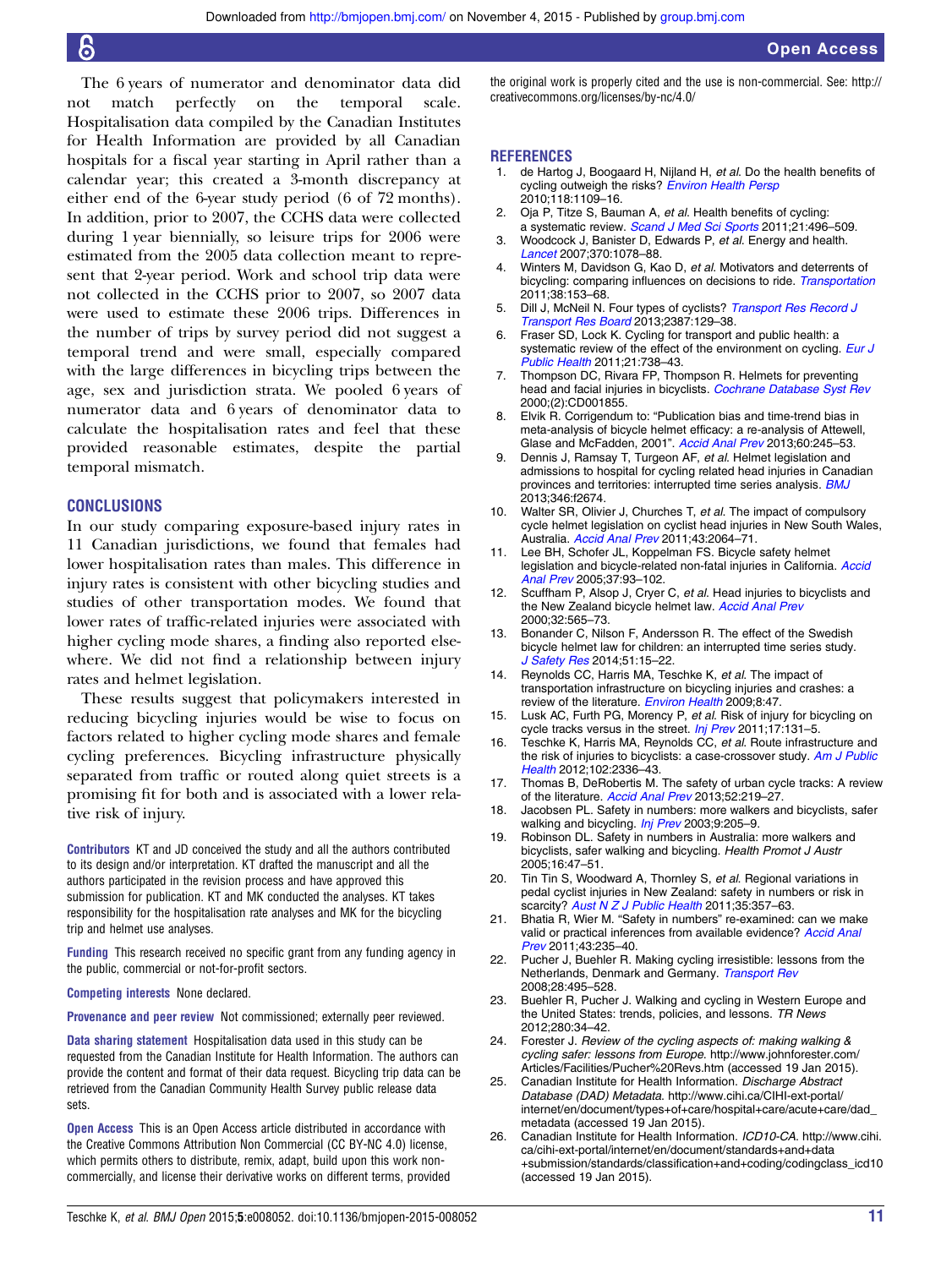- <span id="page-11-0"></span>27. Statistics Canada. *Canadian Community Health Survey*. [http://](http://www23.statcan.gc.ca/imdb/p2SV.pl?Function=getSurvey&SDDS=3226#a2) [www23.statcan.gc.ca/imdb/p2SV.pl?Function=getSurvey&SDDS=](http://www23.statcan.gc.ca/imdb/p2SV.pl?Function=getSurvey&SDDS=3226#a2) [3226#a2](http://www23.statcan.gc.ca/imdb/p2SV.pl?Function=getSurvey&SDDS=3226#a2) (accessed 18 Jan 2015).
- 28. Statistics Canada. *Population and dwelling counts, for Canada, provinces and territories, 2011 and 2006 Censuses*. [http://www12.](http://www12.statcan.gc.ca/census-recensement/2011/dp-pd/hlt-fst/pd-pl/Table-Tableau.cfm?LANG=Eng&T=101&S=50&O=A) [statcan.gc.ca/census-recensement/2011/dp-pd/hlt-fst/pd-pl/](http://www12.statcan.gc.ca/census-recensement/2011/dp-pd/hlt-fst/pd-pl/Table-Tableau.cfm?LANG=Eng&T=101&S=50&O=A) [Table-Tableau.cfm?LANG=Eng&T=101&S=50&O=A](http://www12.statcan.gc.ca/census-recensement/2011/dp-pd/hlt-fst/pd-pl/Table-Tableau.cfm?LANG=Eng&T=101&S=50&O=A) (accessed 19 Jan 2015).
- 29. Statistics Canada. *Proportion of workers walking, cycling or using another mode of transportation to get to work and age groups, Canada, provinces and territories, 1996, 2001 and 2006*. [https://](https://www12.statcan.gc.ca/census-recensement/2006/as-sa/97–561/table/t3c-eng.cfm) [www12.statcan.gc.ca/census-recensement/2006/as-sa/97](https://www12.statcan.gc.ca/census-recensement/2006/as-sa/97–561/table/t3c-eng.cfm)–561/table/ [t3c-eng.cfm](https://www12.statcan.gc.ca/census-recensement/2006/as-sa/97–561/table/t3c-eng.cfm) (accessed 19 Jan 2015).
- 30. Statistics Canada. *National Household Survey, Census subdivisions, with 5,000-plus population, grouped by provinces and territories*. [http://www12.statcan.gc.ca/nhs-enm/2011/as-sa/fogs-spg/Pages/](http://www12.statcan.gc.ca/nhs-enm/2011/as-sa/fogs-spg/Pages/CSDSelector.cfm?lang=E&level=4#PR59) [CSDSelector.cfm?lang=E&level=4#PR59](http://www12.statcan.gc.ca/nhs-enm/2011/as-sa/fogs-spg/Pages/CSDSelector.cfm?lang=E&level=4#PR59) (accessed 19 Jan 2015).
- 31. Dennis J, Potter B, Ramsay T, *et al*. The effects of provincial bicycle helmet legislation on helmet use and bicycle ridership in Canada. *[Inj Prev](http://dx.doi.org/10.1136/ip.2009.025353)* 2010;16:219–24.
- 32. Chen WS, Dunn RY, Chen AJ, *et al*. Epidemiology of nonfatal bicycle injuries presenting to United States emergency departments, 2001–2008. *[Acad Emerg Med](http://dx.doi.org/10.1111/acem.12146)* 2013;20:570–5.
- 33. Blaizot S, Papon F, Haddak MM, *et al*. "Injury incidence rates of cyclists compared to pedestrians, car occupants and powered two-wheeler riders, using a medical registry and mobility data, Rhône County, France. *[Accid Anal Prev](http://dx.doi.org/10.1016/j.aap.2013.04.018)* 2013;58:35–45.
- 34. Beck LF, Dellinger AM, O'Neil ME. Motor vehicle crash injury rates by mode of travel, United States: using exposure-based methods to quantify differences. *[Am J Epidemiol](http://dx.doi.org/10.1093/aje/kwm064)* 2007;166:212–18.
- 35. Teschke K, Harris MA, Reynolds CC, *et al*. Exposure-based traffic crash injury rates by mode of travel in British Columbia. *Can J Public Health* 2013;104:e75–9.
- 36. Mindell JS, Leslie D, Wardlaw M. Exposure-based, 'like-for-like' assessment of road safety by travel mode using routine health data. *[PLoS ONE](http://dx.doi.org/10.1371/journal.pone.0050606)* 2012;7:e50606.
- 37. Tin Tin S, Woodward A, Ameratunga S. Injuries to pedal cyclists on New Zealand roads, 1988–2007. *[BMC Public Health](http://dx.doi.org/10.1186/1471-2458-10-655)* 2010;10:655.
- 38. Woodcock J, Tainio M, Cheshire J, *et al*. Health effects of the London bicycle sharing system: health impact modelling study. *[BMJ](http://dx.doi.org/10.1136/bmj.g425)* 2014;348:g425.
- 39. Beecham R, Wood J. Exploring gendered behaviours within a large-scale behavioural data-set. *[Transport Planning Tech](http://dx.doi.org/10.1080/03081060.2013.844903)* 2013;37:83–97.
- 40. Dill J, Gliebe J. *Understanding and measuring bicycling behavior: a focus on travel time and route choice. Portland*. Oregon Transportation Research and Education Consortium, 2008.
- 41. Winters M, Teschke K. Route preferences among adults in the near market for cycling: findings of the Cycling in Cities Study. *[Am J](http://dx.doi.org/10.4278/ajhp.081006-QUAN-236) [Health Promot](http://dx.doi.org/10.4278/ajhp.081006-QUAN-236)* 2010;25:40–7.
- 42. Kim PT, Jangra D, Ritchie AH, *et al*. Mountain biking injuries requiring trauma center admission: a 10-year regional trauma system experience. *[J Trauma](http://dx.doi.org/10.1097/01.ta.0000202714.31780.5f)* 2006;60:312–18.
- 43. Dill J, Carr T. Bicycle commuting and facilities in major US cities: if you build them, commuters will use them. *[Transport Res Record J](http://dx.doi.org/10.3141/1828-14) [Transport Res Board](http://dx.doi.org/10.3141/1828-14)* 2003;1828:116–23.
- 44. Monsere C, Dill J, McNeil N, *et al*. *Lessons from the Green Lanes: evaluating protected bike lanes in the U.S.* Portland, OR: National Institute for Transportation and Communities, 2014.
- 45. Palmer AJ, Si L, Gordon JM, *et al*. Accident rates amongst regular bicycle riders in Tasmania, Australia. *[Accid Anal Prev](http://dx.doi.org/10.1016/j.aap.2014.07.015)* 2014;72:376–81.
- 46. Roberts DJ, Ouellet JF, Sutherland FR, *et al*. Severe street and mountain bicycling injuries in adults: a comparison of the incidence, risk factors and injury patterns over 14 years. *[Can J Surg](http://dx.doi.org/10.1503/cjs.027411)* 2013;56: E32–8.
- 47. Goldacre B, Spiegelhalter D. Bicycle helmets and the law. *[BMJ](http://dx.doi.org/10.1136/bmj.f3817)* 2013;346:f3817.
- 48. Rivara FP, Thompson DC, Thompson RS. Epidemiology of bicycle injuries and risk factors for serious injury. *[Inj Prev](http://dx.doi.org/10.1136/ip.3.2.110)* 1997;3:110–14.
- 49. Transport Canada. Motor Vehicle Safety Publications. Canadian Motor Vehicle Traffic Collision Statistics, 2006 to 2011. [http://www.tc.](http://www.tc.gc.ca/eng/motorvehiclesafety/tp-index-45.htm) [gc.ca/eng/motorvehiclesafety/tp-index-45.htm](http://www.tc.gc.ca/eng/motorvehiclesafety/tp-index-45.htm) (accessed 9 May 2015).
- 50. Messiah A, Constant A, Contrand B, *et al*. Risk compensation: a male phenomenon? Results from a controlled intervention trial promoting helmet use among cyclists. *[Am J Public Health](http://dx.doi.org/10.2105/AJPH.2012.300711)* 2012;102 (Suppl 2):S204–6.
- 51. Walker I. Drivers overtaking bicyclists: objective data on the effects of riding position, helmet use, vehicle type and apparent gender. *[Accid Anal Prev](http://dx.doi.org/10.1016/j.aap.2006.08.010)* 2007;39:417–25.